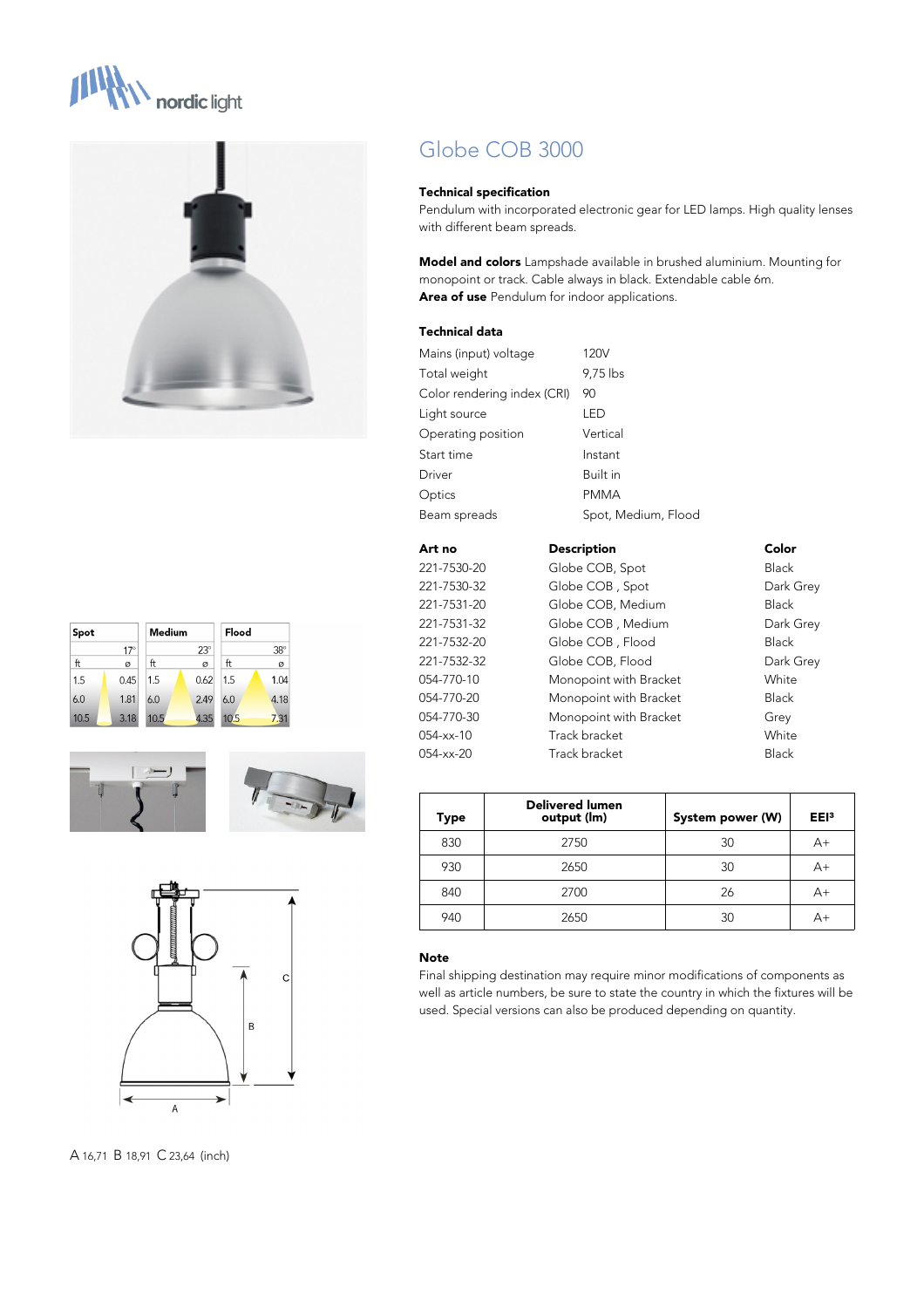







A 16,71 B 18,91 C 23,64 (inch)

# Globe COB 4000

#### **Technical specification**

Pendulum with incorporated electronic gear for LED lamps. High quality lenses with different beam spreads.

**Model and colors** Lampshade available in brushed aluminium. Mounting for monopoint or track. Cable always in black. **Area of use** Pendulum for indoor applications.

## **Technical data**

| Mains (input) voltage       | 120V                      |
|-----------------------------|---------------------------|
| Total weight                | 9,75 lbs                  |
| Color rendering index (CRI) | 90                        |
| Light source                | I FD                      |
| Operating position          | Vertical                  |
| Start time                  | Instant                   |
| Driver                      | Built in                  |
| Optics                      | Transparent Polycarbonate |
| Beam spreads                | Spot, Medium, Flood       |
|                             |                           |

| Art no      | <b>Description</b>     | Color        |
|-------------|------------------------|--------------|
| 221-7540-20 | Globe COB, Spot        | <b>Black</b> |
| 221-7540-32 | Globe COB, Spot        | Dark Grey    |
| 221-7541-20 | Globe COB, Medium      | <b>Black</b> |
| 221-7541-32 | Globe COB, Medium      | Dark Grey    |
| 221-7542-20 | Globe COB, Flood       | <b>Black</b> |
| 221-7542-32 | Globe COB, Flood       | Dark Grey    |
| 054-770-10  | Monopoint with Bracket | White        |
| 054-770-20  | Monopoint with Bracket | <b>Black</b> |
| 054-770-30  | Monopoint with Bracket | Grey         |
| 054-xx-10   | Track bracket          | White        |
| 054-xx-20   | Track bracket          | <b>Black</b> |

| <b>Type</b> | Delivered lumen<br>output (Im) | System power (W) | EE <sub>13</sub> |
|-------------|--------------------------------|------------------|------------------|
| 830         | 3750                           | 39               | $A+$             |
| 930         | 3950                           | 41               | $A+$             |
| 840         | 4150                           | 39               | $A++$            |
| 940         | 3600                           | 39               | $A+$             |

#### **Note**

Final shipping destination may require minor modifications of components as well as article numbers, be sure to state the country in which the fixtures will be used. Special versions can also be produced depending on quantity.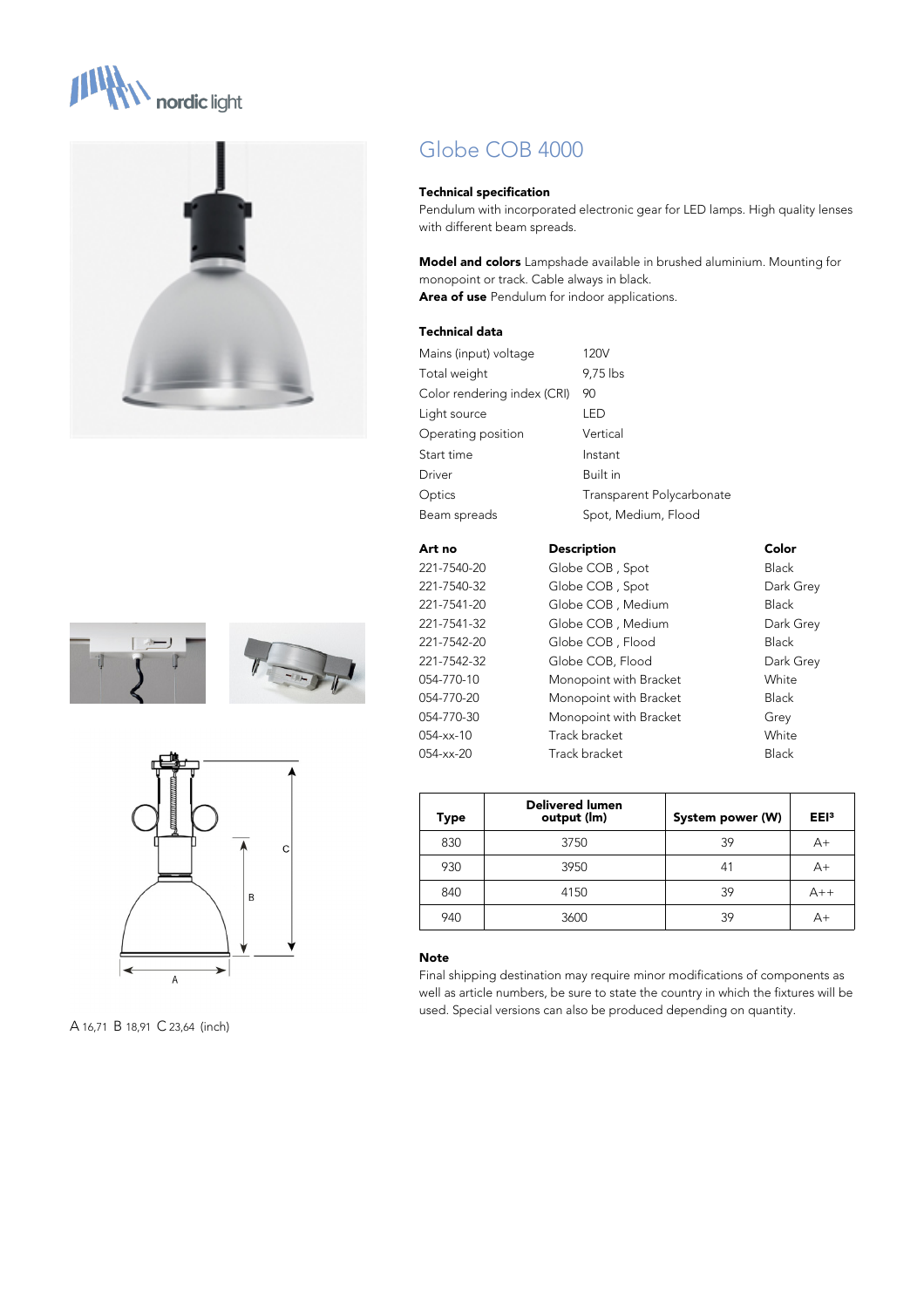







A 6,26 B 10,08 C 3,9 D11,06 E 4,6 (inch)

# Pendix 2000

#### **Technical specification**

Pendulum for LED lamps. High quality cylindrical reflector with spot, medium or flood beam spread. Housing of sheet metal.

**Model and colors** Available in white, black or grey. Cable length 4m. **Area of use** Pendant for wire or ceiling mount.

## **Technical data**

| Mains (input) voltage | 120V                         |
|-----------------------|------------------------------|
| Total weight          | $5.5$ lbs                    |
| Light source          | I FD                         |
| Operating position    | Vertical                     |
| Driver                | Electronic, built in         |
| Reflector             | Metalized aluminum reflector |
| Beam spreads          | Spot, Medium, Flood          |

| Art no      | <b>Description</b> | Color        |
|-------------|--------------------|--------------|
| 290-7500-10 | Spot               | White        |
| 290-7500-20 | Spot               | <b>Black</b> |
| 290-7500-30 | Spot               | Grey         |
| 290-7501-10 | Medium             | White        |
| 290-7501-20 | Medium             | <b>Black</b> |
| 290-7501-30 | Medium             | Grey         |
| 290-7502-10 | Flood              | White        |
| 290-7502-20 | Flood              | <b>Black</b> |
| 290-7502-30 | Flood              | Grey         |

| Type | <b>Delivered lumen</b><br>output (lm) | System power (W) | EE <sub>13</sub> |
|------|---------------------------------------|------------------|------------------|
| 930  | 1800                                  | 18               | $A++$            |
| 940  | 1850                                  | 18               | $A++$            |
| 840  | 2300                                  | 18               | $A++$            |

#### **Note**

Product is title 24 compatible.

Final shipping destination may require minor modifications of components as well as catalogue numbers, be sure to state the country in which the fixtures will be used.